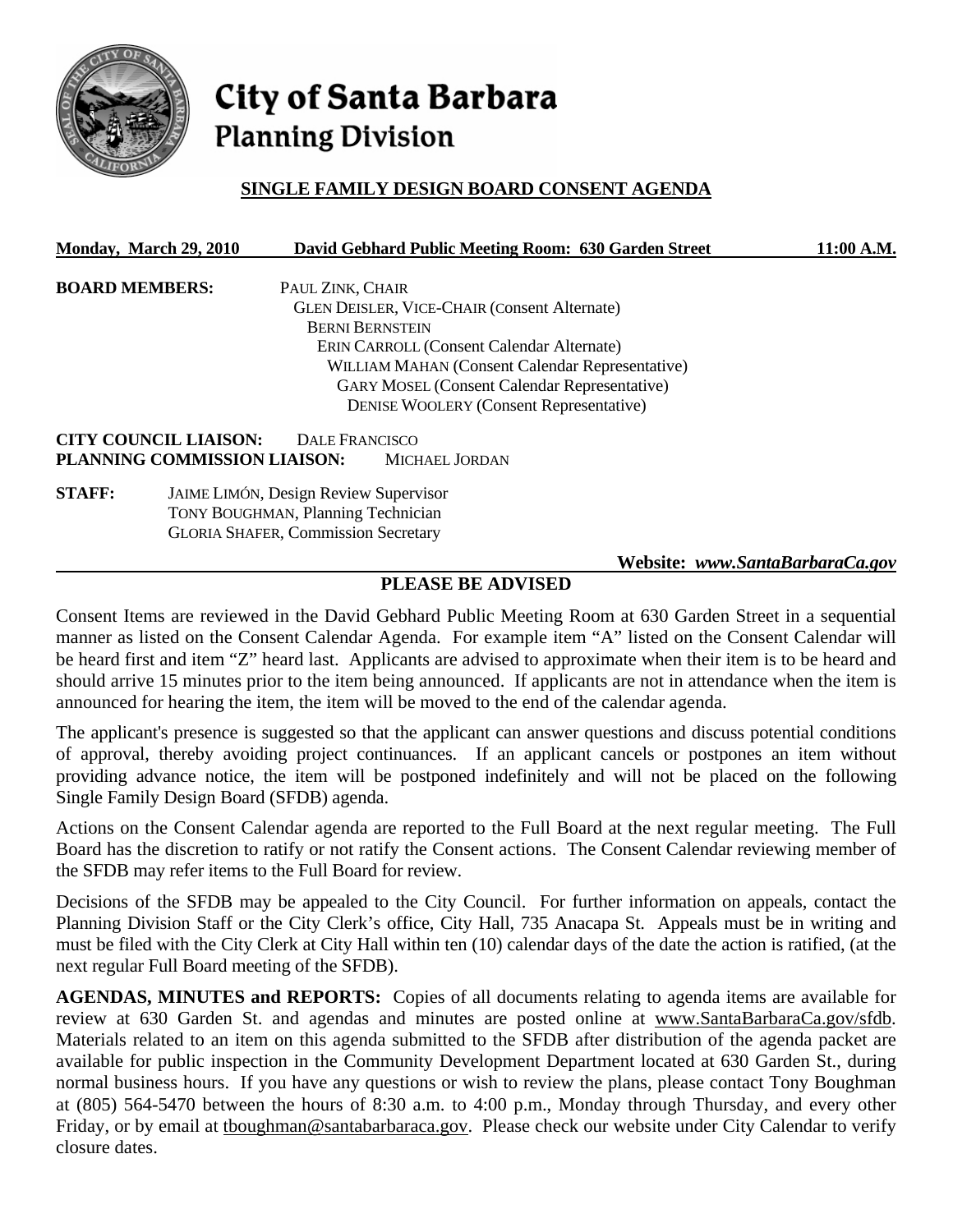**AMERICANS WITH DISABILITIES ACT:** In compliance with the Americans with Disabilities Act, if you need special assistance to gain access to, comment at, or participate in this meeting, please contact the Planning Division at (805) 564-5470. If possible, notification at least 48 hours prior to the meeting will enable the City to make reasonable arrangements in most cases.

**POSTING NOTICE:** On March 25, 2010 this Agenda was duly posted on the indoor and outdoor bulletin boards at the Community Development Department, 630 Garden Street, and online at www.SantaBarbaraCa.gov/sfdb.

**PUBLIC COMMENT:** Any member of the public may address the Single Family Design Board Consent Representative for up to two minutes on any subject within their jurisdiction that is not scheduled for a public discussion before the Board on that day.

#### **FINAL REVIEW**

#### **A. 860 W MOUNTAIN DR A-1 Zone**

 Assessor's Parcel Number: 021-050-019 Application Number: MST2009-00425 Owner: Mark H. Musicant Architect: Dennis Thompson

(Proposal to rebuild a house and garage destroyed in the Tea Fire. The project consists of a 2,364 square foot one-story single-family residence and 448 square foot attached two-car garage. The proposed total of 2,844 square feet on the 2.6 acre lot in the Hillside Design District is 48% of the maximum guideline floor to lot area ratio.)

## **(Final approval of landscaping is requested.)**

## **NEW ITEM**

#### **B.** 356 EL CIELITO RD **A-1 Zone A-1 Zone**

| 021-081-010    |
|----------------|
| MST2010-00077  |
| Robin L. Lewis |
|                |

(Proposal to rebuild a 3,024 square foot house and 546 square foot garage destroyed in the Tea Fire. The proposal includes a 3,111 square foot, two-story single-family residence with an attached 546 square foot garage, a 582 square foot roof deck, two 78 square foot balconies, a pool, terraces, and fence. The existing foundation and site walls will remain and no grading is proposed. The proposed total of 3,657 square feet on the one acre lot in the Hillside Design District is 74% of the maximum guideline floor to lot area ratio.)

**(Action may be taken if sufficient information is provided.)**